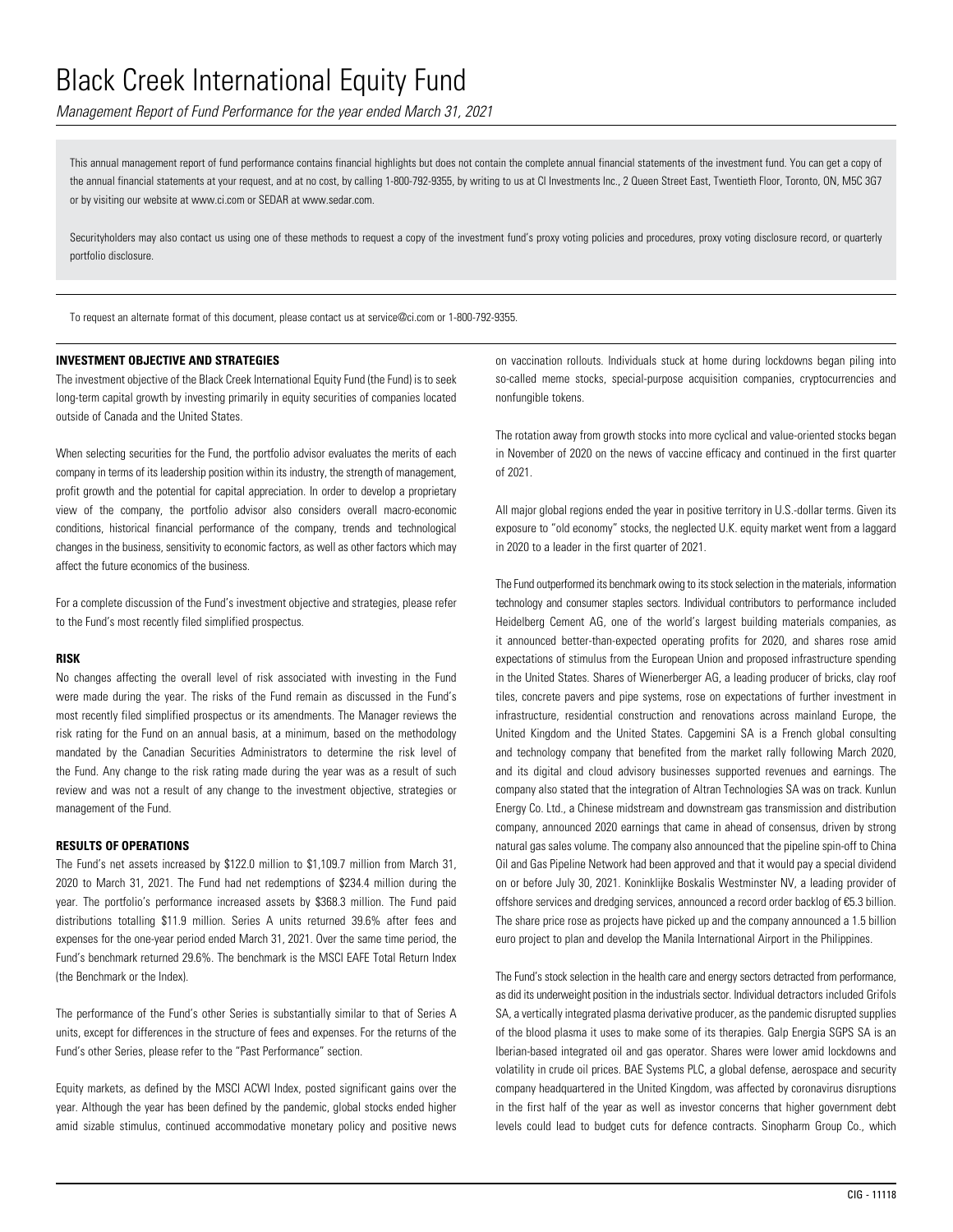*Management Report of Fund Performance for the year ended March 31, 2021*

distributes drugs and medical devices in mainland China and operates retail pharmacies, was affected as the regular sale of medicines and medical devices by hospitals and pharmacies were disrupted by the pandemic. Shares of Santen Pharmaceutical Co. Ltd., a global pharmaceuticals company specializing in ophthalmology, fell on concerns about its Chinese business and competition from local generic companies. The Fund's lack of exposure to ASML Holding N.V. also detracted.

New positions in the Fund included Ericsson, GlaxoSmithKline PLC, Ipsen SA and Rakuten Inc.

Positions eliminated from the Fund included Aryzta AG, the Switzerland-based global leader in frozen par-baked goods. We sold the position after the company's share price rose on news that Elliott Management Corp. made an offer of 794 million Swiss francs to take the company private. ASM International N.V.'s share price and valuation had risen ahead of fundamentals. Haier Electronics Group Co. Ltd. was privatized and became a wholly owned subsidiary of Haier Smart Home Co. Ltd., so the position was sold in favour of opportunities with greater upside potential. Santen Pharmaceutical Co. Ltd., a Japanese pharmaceutical company specializing in ophthalmic pharmaceuticals and devices, was sold and the proceeds were used to purchase shares that had a higher future return potential. Schneider Electric SA, a global leader in energy management and automation solutions, was sold as the company's share price and valuation rose sharply from pandemic lows.

### **RECENT DEVELOPMENTS**

We do not position the Fund based on short-term market views, because short-term predictions concerning the market or economy are inherently unreliable. We believe that building a concentrated, high-conviction portfolio of differentiated businesses delivers attractive long-term results for the patient investor.

Information technology companies, e-commerce companies and digital platforms thrived in 2020, while some companies with good business models prior to the pandemic struggled, particularly those in travel-related industries. Some have re-sized their operations and are moving ahead, while others await signs that business is returning to normal. We believe that companies most affected by the pandemic should see revenues and profits start to grow again by the end of 2021. Already, many of the companies most affected by the pandemic have seen their share prices recover in anticipation of a return to normal.

We look for companies with strong fundamentals that can grow their cash flows at above average levels over the long term and acquire those shares at attractive valuations. While valuations have risen globally, we continue to search for opportunities internationally, often where others are not looking, to find businesses that offer long-term investment value.

Effective April 3, 2020, Stuart Hensman resigned as a member of the Independent Review Committee (IRC) of CI Funds and effective April 3, 2020, Donna Toth was appointed as a member of the IRC.

Effective July 29, 2020, units that were previously issued as Class A, Class A1, Class A2, Class A3, Class A4, Class A5, Class AH, Class AT5, Class A1T5, Class A2T5, Class A3T5, Class AT6, Class AT8, Class A1T8, Class A2T8, Class A3T8, Class C, Class D, Class E, Class ET5, Class ET8, Class EF, Class EFT5, Class EFT8, Class F, Class F1, Class F2, Class F3, Class F4, Class F5, Class FH, Class FT5, Class F1T5, Class FT8, Class F1T8, Class F2T8, Class F3T8, Class H, Class I, Class IH, Insight Class, Class IT8, Class IU, Class O, Class OO, Class OT5, Class OT8, Class P, Class PH, Class PP, Class PT5, Class PT8, Class S, Class U, Class UT6, Class W, Class WH, Class X, Class Y, Class Y1, Class Y2, Class Y3, Class Z, Class Z1, Class Z2, Class Z3 and Class Z4, as applicable, were renamed as Series A, Series A1, Series A2, Series A3, Series A4, Series A5, Series AH, Series AT5, Series A1T5, Series A2T5, Series A3T5, Series AT6, Series AT8, Series A1T8, Series A2T8, Series A3T8, Series C, Series D, Series E, Series ET5, Series ET8, Series EF, Series EFT5, Series EFT8, Series F, Series F1, Series F2, Series F3, Series F4, Series F5, Series FH, Series FT5, Series F1T5, Series FT8, Series F1T8, Series F2T8, Series F3T8, Series H, Series I, Series IH, Insight Series, Series IT8, Series IU, Series O, Series OO, Series OT5, Series OT8, Series P, Series PH, Series PP, Series PT5, Series PT8, Series S, Series U, Series UT6, Series W, Series WH, Series X, Series Y, Series Y1, Series Y2, Series Y3, Series Z, Series Z1, Series Z2, Series Z3 and Series Z4, respectively.

#### *CI Investments Inc. rebrands as CI Global Asset Management Inc.*

On November 10, 2020, CI Investments Inc. announced that it is rebranding to CI Global Asset Management Inc. The rebrand is underway and is scheduled to be completed by the end of the first quarter of 2021. With the rebrand, legacy in-house investment boutique brands will be phased out and they will operate under CI Global Asset Management. The affected brands are Cambridge Global Asset Management, Harbour Advisors, Sentry Investment Management, and Signature Global Asset Management.

#### **RELATED PARTY TRANSACTIONS**

### *Manager, Portfolio Advisor, Trustee and Registrar*

CI Investments Inc. is the Manager, Portfolio Advisor, Trustee and Registrar of the Fund. CI Investments Inc. is a subsidiary of CI Financial Corp. The Manager, in consideration for management fees, provides management services required in the day-to-day operations of the Fund. The Manager bears all of the operating expenses of the Fund (other than taxes, borrowing costs and new governmental fees) in return for an administration fee.

Management fee and administration fee rates as at March 31, 2021, for each of the Series are shown below:

|                     | <b>Annual management</b><br>fee rate (%) | <b>Annual administration</b><br>fee rate (%) |
|---------------------|------------------------------------------|----------------------------------------------|
| <b>Series A</b>     | 2.000                                    | 0.22                                         |
| <b>Series AT6</b>   | 2.000                                    | 0.22                                         |
| <b>Series E</b>     | 1.950                                    | 0.15                                         |
| <b>Series EF</b>    | 0.950                                    | 0.15                                         |
| <b>Series F</b>     | 1.000                                    | 0.22                                         |
| <b>Series H</b>     | 1.000                                    |                                              |
| Series I            | Paid directly by investor                | Paid directly by investor                    |
| Series <sub>0</sub> | Paid directly by investor                | 0.15                                         |
| <b>Series P</b>     | Paid directly by investor                | 0.22                                         |

The Manager received \$6.6 million in management fees and \$0.9 million in administration fees for the year.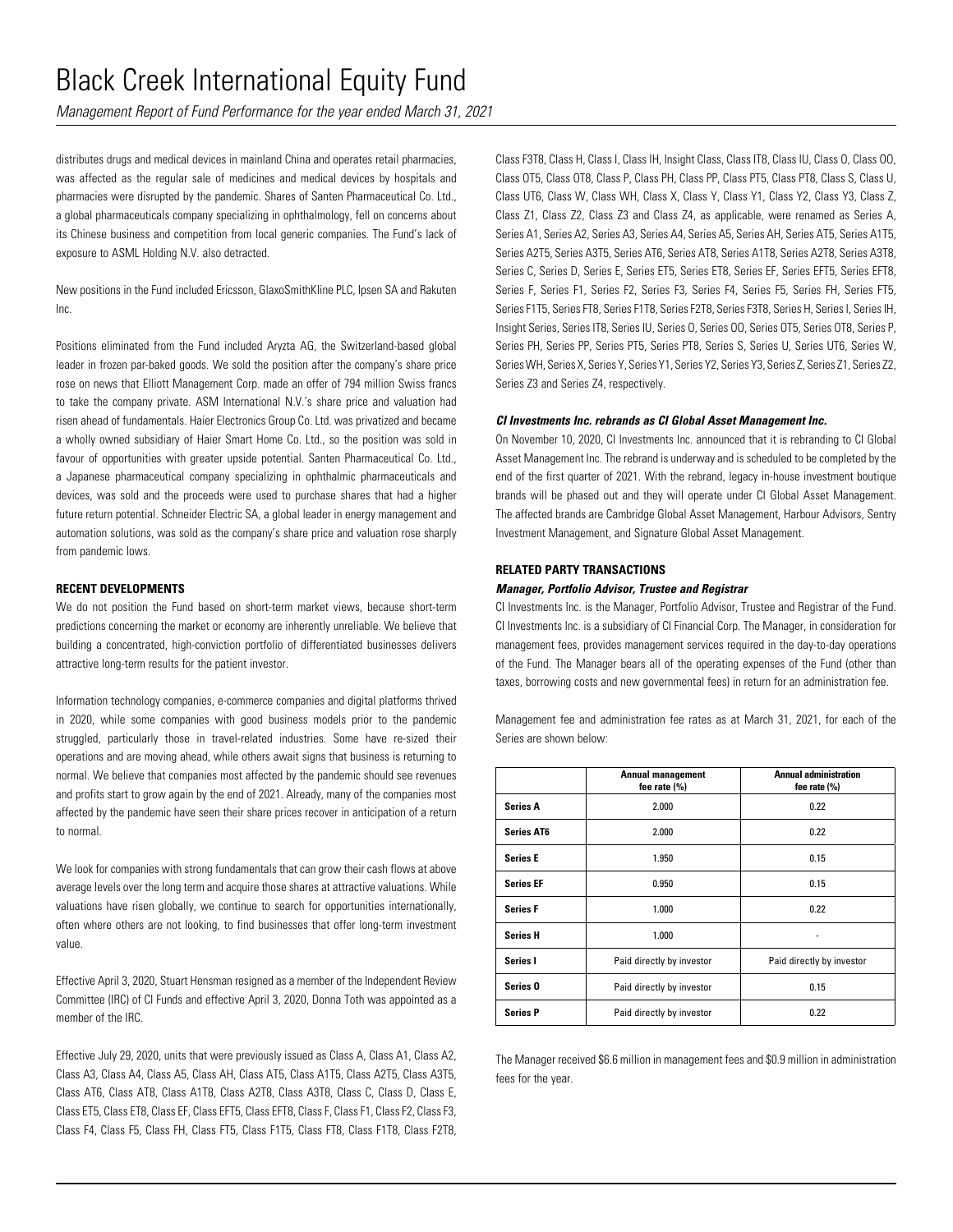*Management Report of Fund Performance for the year ended March 31, 2021*

### *Management Fees*

Approximately 26% of total management fees were used to pay for sales and trailing commissions. The remaining 74% of management fees were used to pay for investment management and other general administration.

### *Independent Review Committee*

The Fund has received standing instructions from the Fund's IRC to make or hold an investment in the security of an issuer related to the Manager.

The applicable standing instructions require, amongst others, that related party transactions be conducted in accordance with the Manager's policies and procedures and applicable law and that the Manager advise the IRC of any material breach of such policies. The standing instructions also require that investment decisions in respect of related party transactions (a) are free from any influence by an entity related to the Manager and without taking into account any consideration relevant to an entity related to the Manager; (b) represent the business judgment of the Manager uninfluenced by considerations other than the best interests of the Fund; (c) are made in compliance with the Manager's policies and procedures; and (d) achieve a fair and reasonable result for the Fund. Quarterly, the IRC reviews reports which assess compliance with applicable CI policies. Annually, the IRC reviews reports describing each instance that the Manager acted in reliance on the standing instructions noted above.

The Fund relied on the IRC's standing instructions regarding related party transactions during this reporting year.

Except as otherwise noted above, the Fund was not a party to any related party transactions during the year ended March 31, 2021.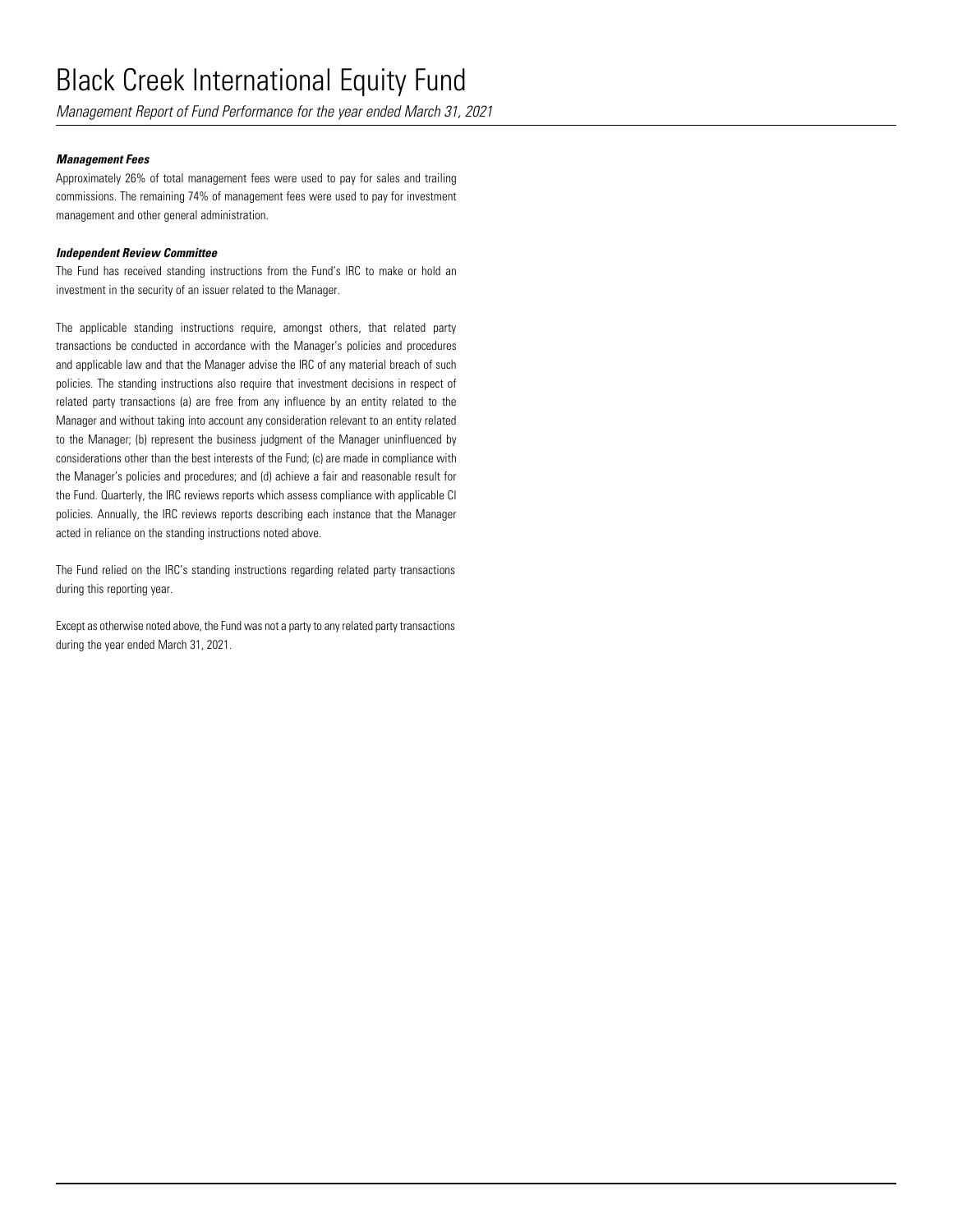*Management Report of Fund Performance for the year ended March 31, 2021*

## **FINANCIAL HIGHLIGHTS**

The following tables show selected key financial information about the Fund and are intended to help you understand the Fund's financial performance for the past five years, as applicable.

| Net Assets per Unit (\$)(1)(2)(4)*            |                                                                | Increase (decrease) from operations: |                                                         |                                                     |                                         |                                                                                    | <b>Distributions:</b>                                              |                          |                                |                                                       |                          |                                                                              |
|-----------------------------------------------|----------------------------------------------------------------|--------------------------------------|---------------------------------------------------------|-----------------------------------------------------|-----------------------------------------|------------------------------------------------------------------------------------|--------------------------------------------------------------------|--------------------------|--------------------------------|-------------------------------------------------------|--------------------------|------------------------------------------------------------------------------|
|                                               | Net assets at<br>the beginning<br>of year <sup>(2)</sup><br>\$ | Total<br>revenue<br>\$               | Total<br>expenses<br>(excluding<br>distributions)<br>\$ | Realized<br>gains<br>(losses) for<br>the year<br>\$ | gains<br>(losses) for<br>the year<br>\$ | Unrealized Total increase<br>(decrease)<br>from<br>operations <sup>(2)</sup><br>\$ | From net<br>investment<br>income<br>(excluding<br>dividends)<br>\$ | From<br>dividends<br>\$  | From<br>capital<br>qains<br>\$ | Return of capital distributions <sup>2.31</sup><br>\$ | <b>Total</b><br>\$       | <b>Net assets</b><br>at the end<br>of the year<br>shown <sup>(2)</sup><br>\$ |
|                                               |                                                                |                                      |                                                         |                                                     |                                         |                                                                                    |                                                                    |                          |                                |                                                       |                          |                                                                              |
| <b>Series A</b>                               |                                                                |                                      |                                                         |                                                     |                                         |                                                                                    |                                                                    |                          |                                |                                                       |                          |                                                                              |
| Commencement of operations September 30, 2008 |                                                                |                                      |                                                         |                                                     |                                         |                                                                                    |                                                                    |                          |                                |                                                       |                          |                                                                              |
| Mar. 31, 2021                                 | 14.98                                                          | 0.38                                 | (0.43)                                                  | 0.79                                                | 5.13                                    | 5.87                                                                               | $\overline{a}$                                                     |                          |                                |                                                       | $\overline{\phantom{a}}$ | 20.92                                                                        |
| Mar. 31, 2020                                 | 19.65                                                          | 0.50                                 | (0.49)                                                  | 0.37                                                | (3.79)                                  | (3.41)                                                                             | (0.28)                                                             |                          | (0.78)                         |                                                       | (1.06)                   | 14.98                                                                        |
| Mar. 31, 2019                                 | 21.30                                                          | 0.58                                 | (0.50)                                                  | 0.18                                                | (1.36)                                  | (1.10)                                                                             | (0.25)                                                             | $\overline{\phantom{a}}$ | (0.47)                         | $\overline{a}$                                        | (0.72)                   | 19.65                                                                        |
| Mar. 31, 2018                                 | 22.36                                                          | 0.39                                 | (0.56)                                                  | 2.00                                                | (1.63)                                  | 0.20                                                                               | (0.13)                                                             |                          | (1.32)                         |                                                       | (1.45)                   | 21.30                                                                        |
| Mar. 31, 2017                                 | 18.90                                                          | 0.34                                 | (0.48)                                                  | 0.84                                                | 2.65                                    | 3.35                                                                               |                                                                    |                          | $\overline{\phantom{a}}$       |                                                       | $\overline{a}$           | 22.36                                                                        |
| <b>Series AT6</b>                             |                                                                |                                      |                                                         |                                                     |                                         |                                                                                    |                                                                    |                          |                                |                                                       |                          |                                                                              |
| Commencement of operations September 25, 2008 |                                                                |                                      |                                                         |                                                     |                                         |                                                                                    |                                                                    |                          |                                |                                                       |                          |                                                                              |
| Mar. 31, 2021                                 | 11.63                                                          | 0.31                                 | (0.32)                                                  | 0.64                                                | 4.02                                    | 4.65                                                                               |                                                                    |                          | $\overline{\phantom{a}}$       | (0.94)                                                | (0.94)                   | 15.11                                                                        |
| Mar. 31, 2020                                 | 16.23                                                          | 0.48                                 | (0.40)                                                  | 0.50                                                | (2.88)                                  | (2.30)                                                                             | (0.23)                                                             |                          | (1.57)                         | Ĭ.                                                    | (1.80)                   | 11.63                                                                        |
| Mar. 31, 2019                                 | 18.80                                                          | 0.46                                 | (0.43)                                                  | 0.16                                                | (0.73)                                  | (0.54)                                                                             | (0.21)                                                             |                          | (1.52)                         | $\overline{a}$                                        | (1.73)                   | 16.23                                                                        |
| Mar. 31, 2018                                 | 20.90                                                          | 0.37                                 | (0.51)                                                  | 1.82                                                | (1.32)                                  | 0.36                                                                               | (0.12)                                                             |                          | (2.37)                         | $\overline{\phantom{a}}$                              | (2.49)                   | 18.80                                                                        |
| Mar. 31, 2017                                 | 18.84                                                          | 0.33                                 | (0.47)                                                  | 0.79                                                | 2.47                                    | 3.12                                                                               | $\overline{\phantom{a}}$                                           |                          | (1.21)                         | $\overline{a}$                                        | (1.21)                   | 20.90                                                                        |
| <b>Series E</b>                               |                                                                |                                      |                                                         |                                                     |                                         |                                                                                    |                                                                    |                          |                                |                                                       |                          |                                                                              |
| Commencement of operations August 04, 2015    |                                                                |                                      |                                                         |                                                     |                                         |                                                                                    |                                                                    |                          |                                |                                                       |                          |                                                                              |
| Mar. 31, 2021                                 | 6.61                                                           | 0.18                                 | (0.18)                                                  | 0.34                                                | 2.22                                    | 2.56                                                                               |                                                                    |                          |                                |                                                       |                          | 9.24                                                                         |
| Mar. 31, 2020                                 | 8.67                                                           | 0.25                                 | (0.21)                                                  | 0.23                                                | (1.70)                                  | (1.43)                                                                             | (0.13)                                                             | $\overline{a}$           | (0.35)                         |                                                       | (0.48)                   | 6.61                                                                         |
| Mar. 31, 2019                                 | 9.40                                                           | 0.25                                 | (0.21)                                                  | 0.07                                                | (0.49)                                  | (0.38)                                                                             | (0.11)                                                             |                          | (0.21)                         | $\overline{\phantom{a}}$                              | (0.32)                   | 8.67                                                                         |
| Mar. 31, 2018                                 | 9.87                                                           | 0.15                                 | (0.23)                                                  | 0.90                                                | (0.84)                                  | (0.02)                                                                             | (0.06)                                                             |                          | (0.60)                         |                                                       | (0.66)                   | 9.40                                                                         |
| Mar. 31, 2017                                 | 8.33                                                           | 0.15                                 | (0.20)                                                  | 0.51                                                | 1.46                                    | 1.92                                                                               |                                                                    |                          | ٠.                             |                                                       |                          | 9.87                                                                         |
| <b>Series EF</b>                              |                                                                |                                      |                                                         |                                                     |                                         |                                                                                    |                                                                    |                          |                                |                                                       |                          |                                                                              |
| Commencement of operations August 04, 2015    |                                                                |                                      |                                                         |                                                     |                                         |                                                                                    |                                                                    |                          |                                |                                                       |                          |                                                                              |
| Mar. 31, 2021                                 | 6.58                                                           | 0.18                                 | (0.10)                                                  | 0.37                                                | 2.25                                    | 2.70                                                                               | (0.04)                                                             |                          |                                |                                                       | (0.04)                   | 9.26                                                                         |
| Mar. 31, 2020                                 | 8.64                                                           | 0.25                                 | (0.11)                                                  | 0.18                                                | (1.83)                                  | (1.51)                                                                             | (0.16)                                                             | $\overline{\phantom{a}}$ | (0.43)                         |                                                       | (0.59)                   | 6.58                                                                         |
| Mar. 31, 2019                                 | 9.37                                                           | 0.26                                 | (0.11)                                                  | 0.07                                                | (0.55)                                  | (0.33)                                                                             | (0.15)                                                             | $\overline{\phantom{a}}$ | (0.27)                         | ÷                                                     | (0.42)                   | 8.64                                                                         |
| Mar. 31, 2018                                 | 9.84                                                           | 0.19                                 | (0.12)                                                  | 0.88                                                | (0.68)                                  | 0.27                                                                               | (0.07)                                                             |                          | (0.71)                         | $\overline{a}$                                        | (0.78)                   | 9.37                                                                         |
| Mar. 31, 2017                                 | 8.29                                                           | 0.12                                 | (0.11)                                                  | 0.82                                                | 2.08                                    | 2.91                                                                               | (0.04)                                                             |                          | (0.03)                         | $\overline{a}$                                        | (0.07)                   | 9.84                                                                         |
| <b>Series F</b>                               |                                                                |                                      |                                                         |                                                     |                                         |                                                                                    |                                                                    |                          |                                |                                                       |                          |                                                                              |
| Commencement of operations September 30, 2008 |                                                                |                                      |                                                         |                                                     |                                         |                                                                                    |                                                                    |                          |                                |                                                       |                          |                                                                              |
| Mar. 31, 2021                                 | 15.17                                                          | 0.39                                 | (0.24)                                                  | 0.81                                                | 5.23                                    | 6.19                                                                               | (0.06)                                                             |                          |                                |                                                       | (0.06)                   | 21.35                                                                        |
| Mar. 31, 2020                                 | 19.91                                                          | 0.53                                 | (0.27)                                                  | 0.44                                                | (3.77)                                  | (3.07)                                                                             | (0.35)                                                             |                          | (0.98)                         |                                                       | (1.33)                   | 15.17                                                                        |
| Mar. 31, 2019                                 | 21.59                                                          | 0.58                                 | (0.28)                                                  | 0.19                                                | (1.36)                                  | (0.87)                                                                             | (0.33)                                                             | $\overline{\phantom{a}}$ | (0.62)                         | $\overline{a}$                                        | (0.95)                   | 19.91                                                                        |
| Mar. 31, 2018                                 | 22.68                                                          | 0.37                                 | (0.31)                                                  | 2.03                                                | (1.87)                                  | 0.22                                                                               | (0.16)                                                             |                          | (1.59)                         |                                                       | (1.75)                   | 21.59                                                                        |
| Mar. 31, 2017                                 | 19.09                                                          | 0.34                                 | (0.27)                                                  | 0.93                                                | 2.77                                    | 3.77                                                                               | (0.08)                                                             |                          | (0.05)                         | $\blacksquare$                                        | (0.13)                   | 22.68                                                                        |
| Series H                                      |                                                                |                                      |                                                         |                                                     |                                         |                                                                                    |                                                                    |                          |                                |                                                       |                          |                                                                              |
| Commencement of operations February 21, 2018  |                                                                |                                      |                                                         |                                                     |                                         |                                                                                    |                                                                    |                          |                                |                                                       |                          |                                                                              |
| Mar. 31, 2021                                 | 7.30                                                           | 0.18                                 | (0.09)                                                  | 0.42                                                | 2.53                                    | 3.04                                                                               | (0.05)                                                             |                          |                                |                                                       | (0.05)                   | 10.27                                                                        |
| Mar. 31, 2020                                 | 9.57                                                           | 0.22                                 | (0.11)                                                  | 0.55                                                | (0.53)                                  | 0.13                                                                               | (0.18)                                                             |                          | (0.49)                         |                                                       | (0.67)                   | 7.30                                                                         |
| Mar. 31, 2019                                 | 10.00                                                          | 0.04                                 | (0.06)                                                  | 0.07                                                | 0.79                                    | 0.84                                                                               | (0.16)                                                             |                          | (0.30)                         |                                                       | (0.46)                   | 9.57                                                                         |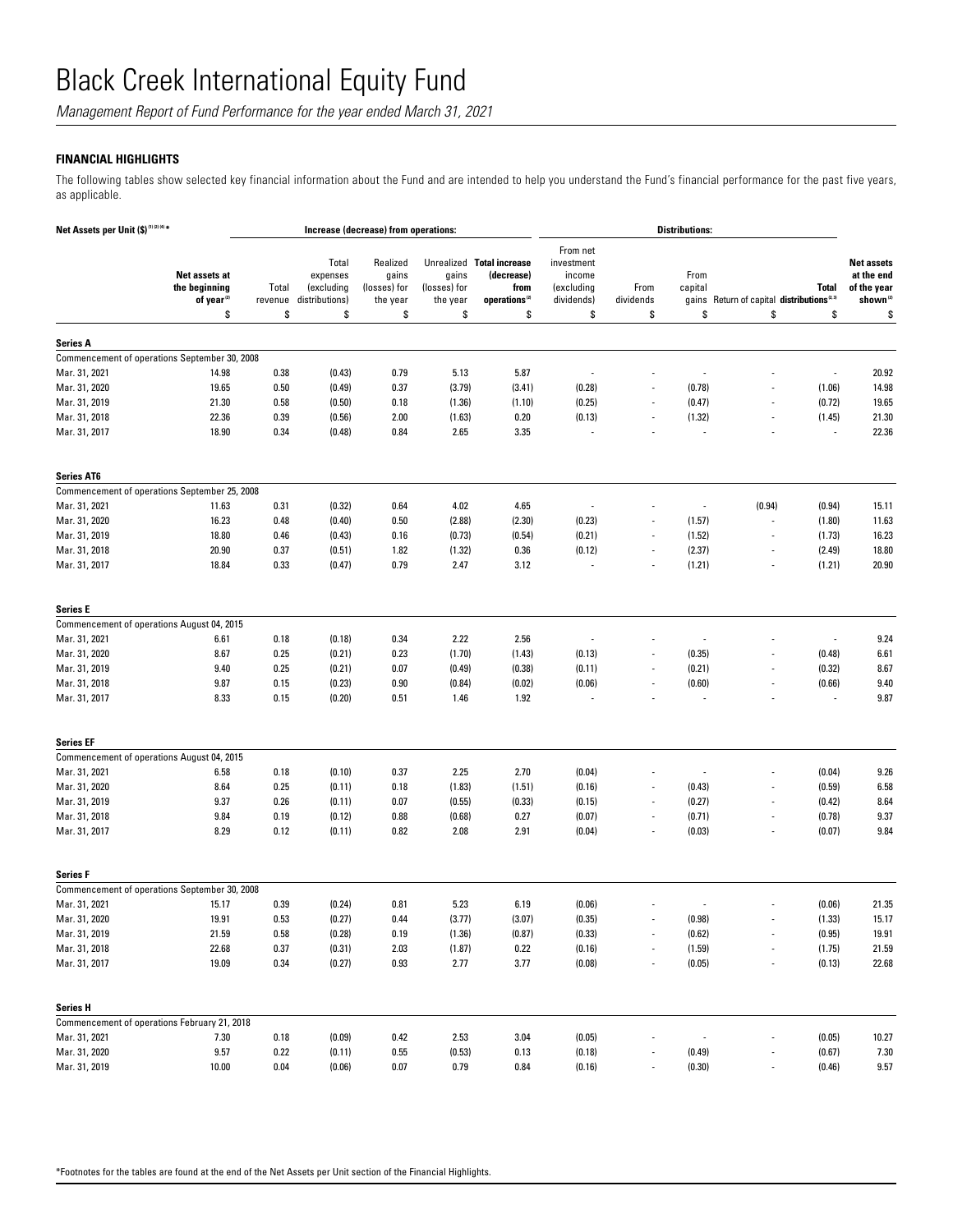*Management Report of Fund Performance for the year ended March 31, 2021*

## **FINANCIAL HIGHLIGHTS (cont'd)**

| Net Assets per Unit (\$) <sup>(1)(2)(4)</sup> |                                                          | Increase (decrease) from operations: |                                                   |                                               |                                   |                                                                              | <b>Distributions:</b>                                        |                          |                 |                                                       |              |                                                                        |
|-----------------------------------------------|----------------------------------------------------------|--------------------------------------|---------------------------------------------------|-----------------------------------------------|-----------------------------------|------------------------------------------------------------------------------|--------------------------------------------------------------|--------------------------|-----------------|-------------------------------------------------------|--------------|------------------------------------------------------------------------|
|                                               | Net assets at<br>the beginning<br>of year <sup>(2)</sup> | Total<br>revenue                     | Total<br>expenses<br>(excluding<br>distributions) | Realized<br>gains<br>(losses) for<br>the year | gains<br>(losses) for<br>the year | Unrealized Total increase<br>(decrease)<br>from<br>operations <sup>(2)</sup> | From net<br>investment<br>income<br>(excluding<br>dividends) | From<br>dividends        | From<br>capital | gains Return of capital distributions <sup>2.31</sup> | <b>Total</b> | <b>Net assets</b><br>at the end<br>of the year<br>shown <sup>(2)</sup> |
|                                               | \$                                                       | \$                                   | \$                                                | \$                                            | \$                                | \$                                                                           | s                                                            | \$                       | S               | \$                                                    | \$           | \$                                                                     |
| Series I                                      |                                                          |                                      |                                                   |                                               |                                   |                                                                              |                                                              |                          |                 |                                                       |              |                                                                        |
|                                               | Commencement of operations September 25, 2008            |                                      |                                                   |                                               |                                   |                                                                              |                                                              |                          |                 |                                                       |              |                                                                        |
| Mar. 31, 2021                                 | 15.41                                                    | 0.38                                 | $\overline{a}$                                    | 0.86                                          | 5.32                              | 6.56                                                                         | (0.33)                                                       |                          |                 | ä,                                                    | (0.33)       | 21.69                                                                  |
| Mar. 31, 2020                                 | 20.24                                                    | 0.54                                 | $\overline{a}$                                    | 0.45                                          | (4.17)                            | (3.18)                                                                       | (0.44)                                                       | $\overline{\phantom{a}}$ | (1.23)          |                                                       | (1.67)       | 15.41                                                                  |
| Mar. 31, 2019                                 | 21.97                                                    | 0.56                                 | ٠                                                 | 0.15                                          | (1.16)                            | (0.45)                                                                       | (0.43)                                                       |                          | (0.81)          | ٠                                                     | (1.24)       | 20.24                                                                  |
| Mar. 31, 2018                                 | 23.11                                                    | 0.40                                 | ٠                                                 | 2.08                                          | (1.70)                            | 0.78                                                                         | (0.20)                                                       | $\overline{\phantom{a}}$ | (1.93)          | ٠                                                     | (2.13)       | 21.97                                                                  |
| Mar. 31, 2017                                 | 19.43                                                    | 0.36                                 | ٠                                                 | 0.89                                          | 2.85                              | 4.10                                                                         | (0.25)                                                       |                          | (0.17)          | ٠                                                     | (0.42)       | 23.11                                                                  |
| Series <sub>0</sub>                           |                                                          |                                      |                                                   |                                               |                                   |                                                                              |                                                              |                          |                 |                                                       |              |                                                                        |
|                                               | Commencement of operations August 04, 2015               |                                      |                                                   |                                               |                                   |                                                                              |                                                              |                          |                 |                                                       |              |                                                                        |
| Mar. 31, 2021                                 | 6.54                                                     | 0.16                                 | (0.01)                                            | 0.38                                          | 2.24                              | 2.77                                                                         | (0.13)                                                       |                          |                 |                                                       | (0.13)       | 9.20                                                                   |
| Mar. 31, 2020                                 | 8.59                                                     | 0.24                                 | (0.01)                                            | 0.22                                          | (1.68)                            | (1.23)                                                                       | (0.18)                                                       | $\blacksquare$           | (0.51)          | ٠                                                     | (0.69)       | 6.54                                                                   |
| Mar. 31, 2019                                 | 9.32                                                     | 0.24                                 | (0.01)                                            | 0.07                                          | (0.50)                            | (0.20)                                                                       | (0.18)                                                       | $\overline{\phantom{a}}$ | (0.33)          | ä,                                                    | (0.51)       | 8.59                                                                   |
| Mar. 31, 2018                                 | 9.80                                                     | 0.15                                 | (0.02)                                            | 0.89                                          | (0.84)                            | 0.18                                                                         | (0.08)                                                       | $\overline{\phantom{a}}$ | (0.80)          | ٠                                                     | (0.88)       | 9.32                                                                   |
| Mar. 31, 2017                                 | 8.25                                                     | 0.13                                 | (0.01)                                            | 0.55                                          | 1.42                              | 2.09                                                                         | (0.10)                                                       |                          | (0.06)          | ٠                                                     | (0.16)       | 9.80                                                                   |
| <b>Series P</b>                               |                                                          |                                      |                                                   |                                               |                                   |                                                                              |                                                              |                          |                 |                                                       |              |                                                                        |
|                                               | Commencement of operations May 01, 2017                  |                                      |                                                   |                                               |                                   |                                                                              |                                                              |                          |                 |                                                       |              |                                                                        |
| Mar. 31, 2021                                 | 6.29                                                     | 0.16                                 | (0.02)                                            | 0.31                                          | 2.16                              | 2.61                                                                         | (0.12)                                                       |                          |                 |                                                       | (0.12)       | 8.86                                                                   |
| Mar. 31, 2020                                 | 8.26                                                     | 0.22                                 | (0.02)                                            | 0.20                                          | (1.69)                            | (1.29)                                                                       | (0.17)                                                       |                          | (0.48)          |                                                       | (0.65)       | 6.29                                                                   |
| Mar. 31, 2019                                 | 8.97                                                     | 0.17                                 | (0.02)                                            | 0.07                                          | 0.27                              | 0.49                                                                         | (0.17)                                                       |                          | (0.32)          | ٠                                                     | (0.49)       | 8.26                                                                   |
| Mar. 31, 2018                                 | 10.00                                                    | 0.07                                 | (0.02)                                            | 0.81                                          | (1.03)                            | (0.17)                                                                       | (0.08)                                                       |                          | (0.77)          |                                                       | (0.85)       | 8.97                                                                   |

(1) This information is derived from the Fund's audited annual financial statements.

(2) Net assets per unit and distributions per unit are based on the actual number of units outstanding for the relevant Series at the relevant time. The increase (decrease) in net assets from operations per unit is based on the weighted average number of units outstanding for the relevant Series over the fiscal year.

(3) Distributions are automatically reinvested in additional units of the Fund.

(4) This information is provided for the years ended March 31.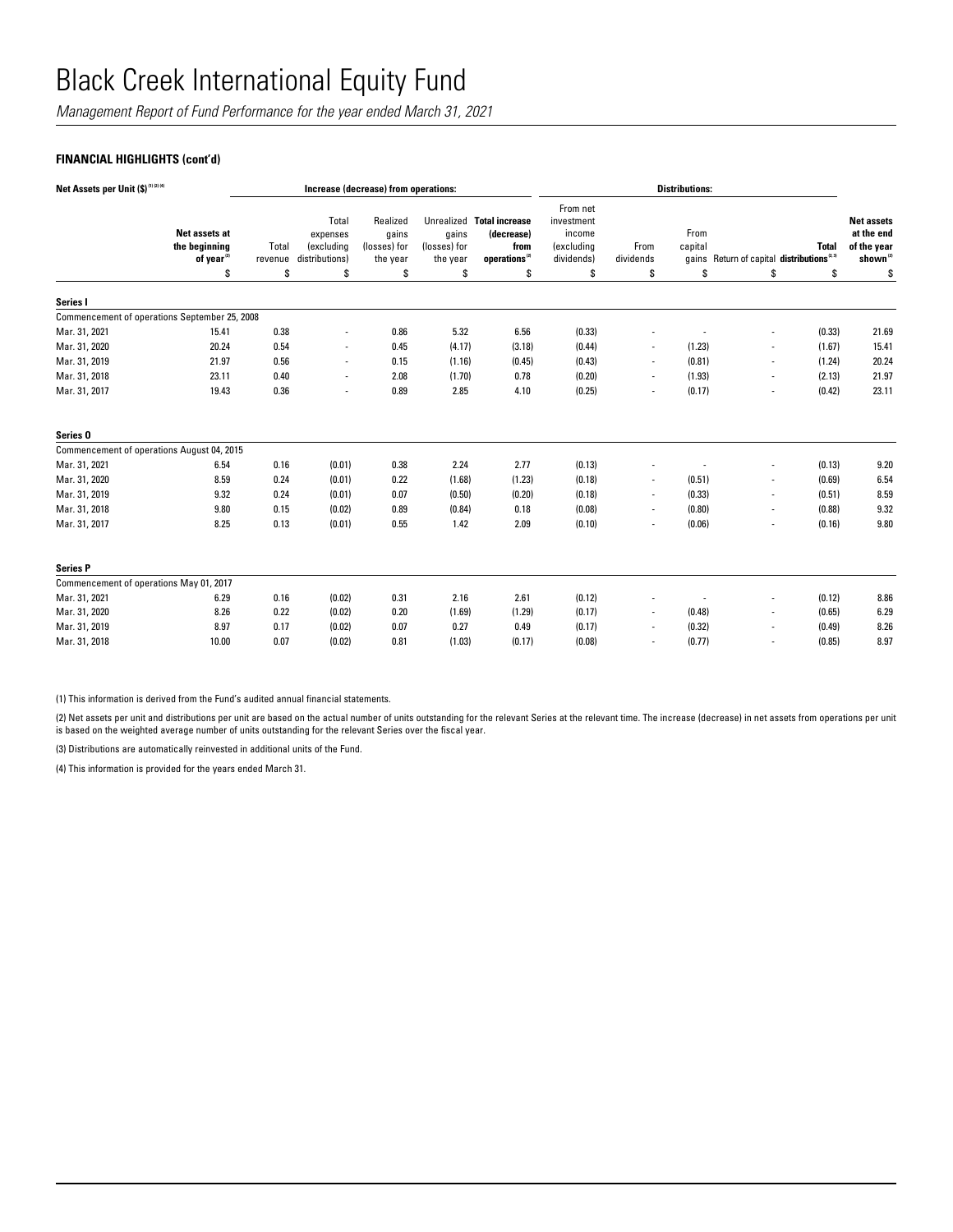*Management Report of Fund Performance for the year ended March 31, 2021*

## **FINANCIAL HIGHLIGHTS (cont'd)**

**Ratios and Supplemental Data (1) (5) \***

|                                               | <b>Total net</b><br>assets <sup>(5)</sup> | Number<br>of units<br>outstanding <sup>(5)</sup> | Management<br>expense ratio<br>before taxes <sup>(2)</sup> | Harmonized<br>sales tax <sup>12</sup> | Management<br>expense ratio<br>after taxes <sup>(2)</sup> | <b>Effective HST</b><br>rate for the<br>year <sup>(2)</sup> | Trading<br>expense ratio <sup>(3)</sup> turnover rate <sup>(4)</sup> | Portfolio |
|-----------------------------------------------|-------------------------------------------|--------------------------------------------------|------------------------------------------------------------|---------------------------------------|-----------------------------------------------------------|-------------------------------------------------------------|----------------------------------------------------------------------|-----------|
|                                               | \$000's                                   | 000's                                            | $\%$                                                       | $\%$                                  | $\%$                                                      | %                                                           | %                                                                    | %         |
| <b>Series A</b>                               |                                           |                                                  |                                                            |                                       |                                                           |                                                             |                                                                      |           |
| Commencement of operations September 30, 2008 |                                           |                                                  |                                                            |                                       |                                                           |                                                             |                                                                      |           |
| Mar. 31, 2021                                 | 255,960                                   | 12,236                                           | 2.22                                                       | 0.24                                  | 2.46                                                      | 10.78                                                       | 0.17                                                                 | 34.58     |
| Mar. 31, 2020                                 | 250,299                                   | 16,707                                           | 2.22                                                       | 0.24                                  | 2.46                                                      | 10.79                                                       | 0.15                                                                 | 31.26     |
| Mar. 31, 2019                                 | 304,201                                   | 15,482                                           | 2.22                                                       | 0.24                                  | 2.46                                                      | 10.86                                                       | 0.18                                                                 | 37.56     |
| Mar. 31, 2018                                 | 447,489                                   | 21,006                                           | 2.22                                                       | 0.24                                  | 2.46                                                      | 10.96                                                       | 0.20                                                                 | 33.35     |
| Mar. 31, 2017                                 | 366,563                                   | 16,392                                           | 2.22                                                       | 0.24                                  | 2.46                                                      | 10.90                                                       | 0.20                                                                 | 46.28     |
| <b>Series AT6</b>                             |                                           |                                                  |                                                            |                                       |                                                           |                                                             |                                                                      |           |
| Commencement of operations September 25, 2008 |                                           |                                                  |                                                            |                                       |                                                           |                                                             |                                                                      |           |
| Mar. 31, 2021                                 | 40                                        | 3                                                | 2.22                                                       | 0.25                                  | 2.47                                                      | 11.21                                                       | 0.17                                                                 | 34.58     |
| Mar. 31, 2020                                 | 63                                        | 5                                                | 2.22                                                       | 0.26                                  | 2.48                                                      | 11.75                                                       | 0.15                                                                 | 31.26     |
| Mar. 31, 2019                                 | 135                                       | 8                                                | 2.22                                                       | 0.27                                  | 2.49                                                      | 11.98                                                       | 0.18                                                                 | 37.56     |
| Mar. 31, 2018                                 | 145                                       | 8                                                | 2.22                                                       | 0.27                                  | 2.49                                                      | 12.03                                                       | 0.20                                                                 | 33.35     |
| Mar. 31, 2017                                 | 155                                       | $\overline{7}$                                   | 2.22                                                       | 0.26                                  | 2.48                                                      | 11.78                                                       | 0.20                                                                 | 46.28     |
| <b>Series E</b>                               |                                           |                                                  |                                                            |                                       |                                                           |                                                             |                                                                      |           |
| Commencement of operations August 04, 2015    |                                           |                                                  |                                                            |                                       |                                                           |                                                             |                                                                      |           |
| Mar. 31, 2021                                 | 8,767                                     | 949                                              | 2.10                                                       | 0.24                                  | 2.34                                                      | 11.64                                                       | 0.17                                                                 | 34.58     |
| Mar. 31, 2020                                 | 9,955                                     | 1,506                                            | 2.10                                                       | 0.25                                  | 2.35                                                      | 11.84                                                       | 0.15                                                                 | 31.26     |
| Mar. 31, 2019                                 | 16,455                                    | 1,898                                            | 2.10                                                       | 0.25                                  | 2.35                                                      | 12.07                                                       | 0.18                                                                 | 37.56     |
| Mar. 31, 2018                                 | 18,990                                    | 2,020                                            | 2.10                                                       | 0.24                                  | 2.34                                                      | 11.31                                                       | 0.20                                                                 | 33.35     |
| Mar. 31, 2017                                 | 7,564                                     | 767                                              | 2.10                                                       | 0.24                                  | 2.34                                                      | 11.51                                                       | 0.20                                                                 | 46.28     |
| <b>Series EF</b>                              |                                           |                                                  |                                                            |                                       |                                                           |                                                             |                                                                      |           |
| Commencement of operations August 04, 2015    |                                           |                                                  |                                                            |                                       |                                                           |                                                             |                                                                      |           |
| Mar. 31, 2021                                 | 9,247                                     | 998                                              | 1.10                                                       | 0.13                                  | 1.23                                                      | 11.72                                                       | 0.17                                                                 | 34.58     |
| Mar. 31, 2020                                 | 6,134                                     | 932                                              | 1.10                                                       | 0.13                                  | 1.23                                                      | 11.81                                                       | 0.15                                                                 | 31.26     |
| Mar. 31, 2019                                 | 8,656                                     | 1,002                                            | 1.10                                                       | 0.13                                  | 1.23                                                      | 11.69                                                       | 0.18                                                                 | 37.56     |
| Mar. 31, 2018                                 | 11,536                                    | 1,231                                            | 1.10                                                       | 0.11                                  | 1.21                                                      | 9.61                                                        | 0.20                                                                 | 33.35     |
| Mar. 31, 2017                                 | 10,227                                    | 1,039                                            | 1.10                                                       | 0.10                                  | 1.20                                                      | 9.60                                                        | 0.20                                                                 | 46.28     |
| <b>Series F</b>                               |                                           |                                                  |                                                            |                                       |                                                           |                                                             |                                                                      |           |
| Commencement of operations September 30, 2008 |                                           |                                                  |                                                            |                                       |                                                           |                                                             |                                                                      |           |
| Mar. 31, 2021                                 | 116,550                                   | 5,458                                            | 1.22                                                       | 0.14                                  | 1.36                                                      | 11.10                                                       | 0.17                                                                 | 34.58     |
| Mar. 31, 2020                                 | 121,373                                   | 8,001                                            | 1.22                                                       | 0.14                                  | 1.36                                                      | 11.20                                                       | 0.15                                                                 | 31.26     |
| Mar. 31, 2019                                 | 170,460                                   | 8,563                                            | 1.22                                                       | 0.14                                  | 1.36                                                      | 11.46                                                       | 0.18                                                                 | 37.56     |
| Mar. 31, 2018                                 | 223,942                                   | 10,372                                           | 1.22                                                       | 0.14                                  | 1.36                                                      | 11.57                                                       | 0.20                                                                 | 33.35     |
| Mar. 31, 2017                                 | 129,208                                   | 5,696                                            | 1.22                                                       | 0.14                                  | 1.36                                                      | 11.49                                                       | 0.20                                                                 | 46.28     |
| <b>Series H</b>                               |                                           |                                                  |                                                            |                                       |                                                           |                                                             |                                                                      |           |
| Commencement of operations February 21, 2018  |                                           |                                                  |                                                            |                                       |                                                           |                                                             |                                                                      |           |
| Mar. 31, 2021                                 | 5                                         | $\mathbf{1}$                                     | 1.00                                                       | 0.09                                  | 1.09                                                      | 9.21                                                        | 0.17                                                                 | 34.58     |
| Mar. 31, 2020                                 | 4                                         | $\mathbf{1}$                                     | 1.00                                                       | 0.12                                  | 1.12                                                      | 11.75                                                       | 0.15                                                                 | 31.26     |
| Mar. 31, 2019                                 | 617                                       | 64                                               | 1.00                                                       | 0.13                                  | 1.13                                                      | 13.00                                                       | 0.18                                                                 | 37.56     |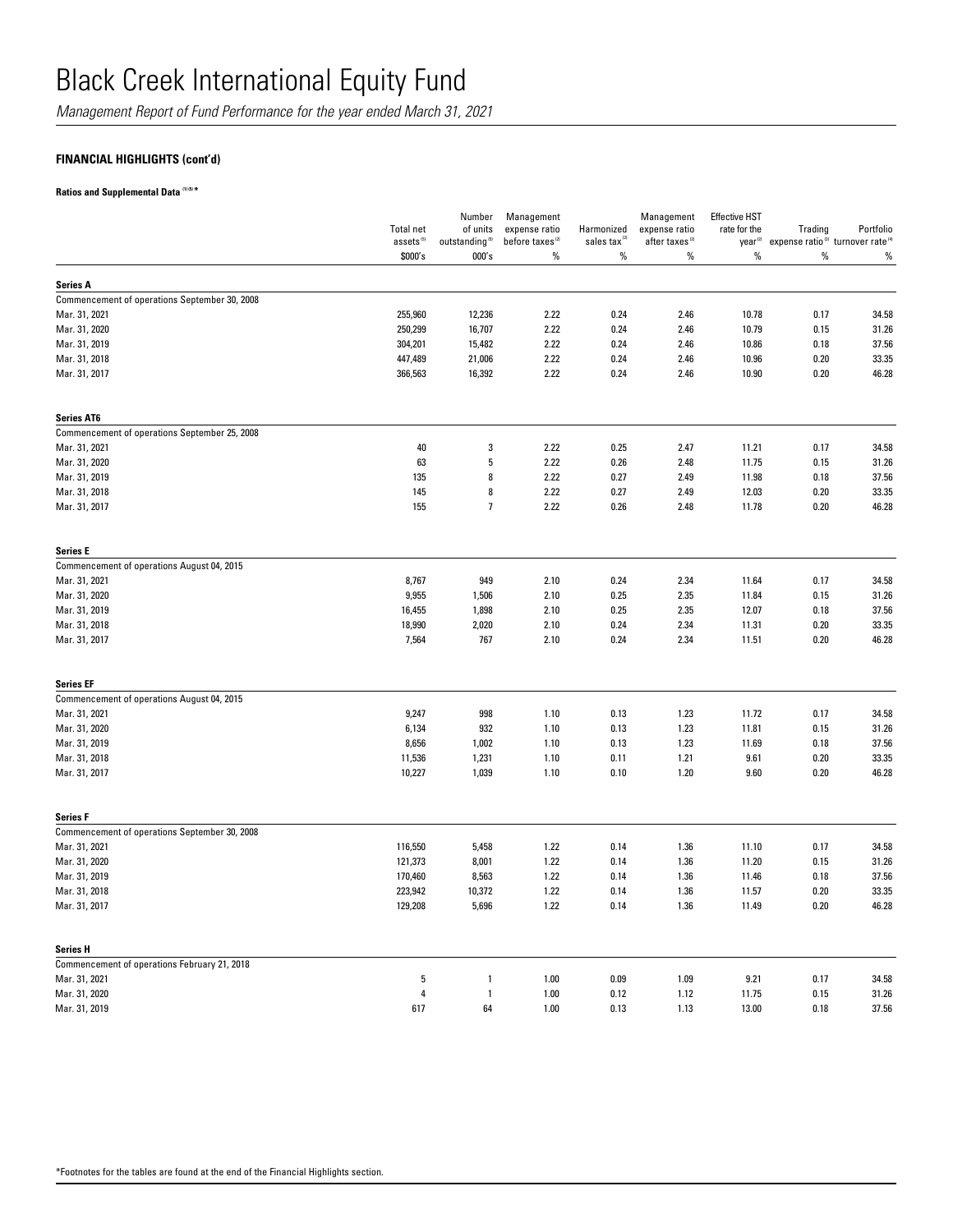*Management Report of Fund Performance for the year ended March 31, 2021*

### **FINANCIAL HIGHLIGHTS (cont'd)**

#### **Ratios and Supplemental Data (1) (5)**

|                                               | <b>Total net</b><br>assets <sup>(5)</sup> | Number<br>of units<br>outstanding <sup>(5)</sup> | Management<br>expense ratio<br>before taxes <sup>(2)</sup> | Harmonized<br>sales tax <sup>(2)</sup> | Management<br>expense ratio<br>after taxes <sup>(2)</sup> | <b>Effective HST</b><br>rate for the<br>year <sup>(2)</sup> | Trading<br>expense ratio <sup>(3)</sup> turnover rate <sup>(4)</sup> | Portfolio |
|-----------------------------------------------|-------------------------------------------|--------------------------------------------------|------------------------------------------------------------|----------------------------------------|-----------------------------------------------------------|-------------------------------------------------------------|----------------------------------------------------------------------|-----------|
|                                               | \$000's                                   | 000's                                            | %                                                          | %                                      | %                                                         | %                                                           | %                                                                    | $\%$      |
| Series I                                      |                                           |                                                  |                                                            |                                        |                                                           |                                                             |                                                                      |           |
| Commencement of operations September 25, 2008 |                                           |                                                  |                                                            |                                        |                                                           |                                                             |                                                                      |           |
| Mar. 31, 2021                                 | 708,134                                   | 32,648                                           |                                                            |                                        |                                                           | $\overline{\phantom{a}}$                                    | 0.17                                                                 | 34.58     |
| Mar. 31, 2020                                 | 590,352                                   | 38,304                                           |                                                            |                                        |                                                           | $\overline{\phantom{a}}$                                    | 0.15                                                                 | 31.26     |
| Mar. 31, 2019                                 | 767,625                                   | 37,926                                           |                                                            |                                        |                                                           | $\overline{\phantom{a}}$                                    | 0.18                                                                 | 37.56     |
| Mar. 31, 2018                                 | 825,695                                   | 37,581                                           |                                                            | $\overline{\phantom{a}}$               | $\overline{\phantom{a}}$                                  | $\overline{\phantom{a}}$                                    | 0.20                                                                 | 33.35     |
| Mar. 31, 2017                                 | 646,880                                   | 27,993                                           |                                                            |                                        |                                                           | ٠                                                           | 0.20                                                                 | 46.28     |
| Series <sub>0</sub>                           |                                           |                                                  |                                                            |                                        |                                                           |                                                             |                                                                      |           |
| Commencement of operations August 04, 2015    |                                           |                                                  |                                                            |                                        |                                                           |                                                             |                                                                      |           |
| Mar. 31, 2021                                 | 9,836                                     | 1,069                                            | 0.15                                                       | 0.02                                   | 0.17                                                      | 11.33                                                       | 0.17                                                                 | 34.58     |
| Mar. 31, 2020                                 | 8,242                                     | 1,260                                            | 0.15                                                       | 0.02                                   | 0.17                                                      | 11.27                                                       | 0.15                                                                 | 31.26     |
| Mar. 31, 2019                                 | 12,200                                    | 1,421                                            | 0.15                                                       | 0.02                                   | 0.17                                                      | 11.85                                                       | 0.18                                                                 | 37.56     |
| Mar. 31, 2018                                 | 13,204                                    | 1,417                                            | 0.15                                                       | 0.02                                   | 0.17                                                      | 11.69                                                       | 0.20                                                                 | 33.35     |
| Mar. 31, 2017                                 | 6,369                                     | 650                                              | 0.15                                                       | 0.02                                   | 0.17                                                      | 12.67                                                       | 0.20                                                                 | 46.28     |
| <b>Series P</b>                               |                                           |                                                  |                                                            |                                        |                                                           |                                                             |                                                                      |           |
| Commencement of operations May 01, 2017       |                                           |                                                  |                                                            |                                        |                                                           |                                                             |                                                                      |           |
| Mar. 31, 2021                                 | 1,165                                     | 132                                              | 0.22                                                       | 0.03                                   | 0.25                                                      | 13.69                                                       | 0.17                                                                 | 34.58     |
| Mar. 31, 2020                                 | 1,312                                     | 209                                              | 0.22                                                       | 0.03                                   | 0.25                                                      | 14.27                                                       | 0.15                                                                 | 31.26     |
| Mar. 31, 2019                                 | 2,008                                     | 243                                              | 0.22                                                       | 0.03                                   | 0.25                                                      | 13.44                                                       | 0.18                                                                 | 37.56     |
| Mar. 31, 2018                                 | 646                                       | 72                                               | 0.22                                                       | 0.03                                   | 0.25                                                      | 12.71                                                       | 0.20                                                                 | 33.35     |

(1) This information is derived from the Fund's audited annual financial statements.

(2) Management expense ratio is calculated based on expenses charged to the Fund (excluding commissions and other portfolio transaction costs) and is expressed as an annualized percentage of daily average net assets for the year, including the Fund's proportionate share of any underlying fund(s) expenses, if applicable. The Effective HST tax rate is calculated using the attribution percentage for each province based on unitholder residency and can be different from 13%.

(3) The trading expense ratio represents total commissions and other portfolio transaction costs expressed as an annualized percentage of daily average net assets during the year, including the Fund's proportionate share of such expenses of any underlying fund(s), if applicable.

(4) The Fund's portfolio turnover rate indicates how actively the Fund's portfolio advisor manages its portfolio investments. A portfolio turnover rate of 100% is equivalent to the Fund buying and selling all of the securities in its portfolio once in the course of the fiscal year. The higher a Fund's portfolio turnover rate in a year, the greater the trading costs payable by the Fund in the year, and the greater the chance of an investor receiving taxable capital gains in the year. There is not necessarily a relationship between a higher turnover rate and the performance of a Fund. Portfolio turnover rate is calculated by dividing the lesser of the cost of purchases and the proceeds of sales of portfolio securities for the year, and excluding cash and short-term investments maturing in less than one year, and before assets acquired from a merger, if applicable, by the average of the monthly fair value of investments during the year.

(5) This information is provided for the years ended March 31.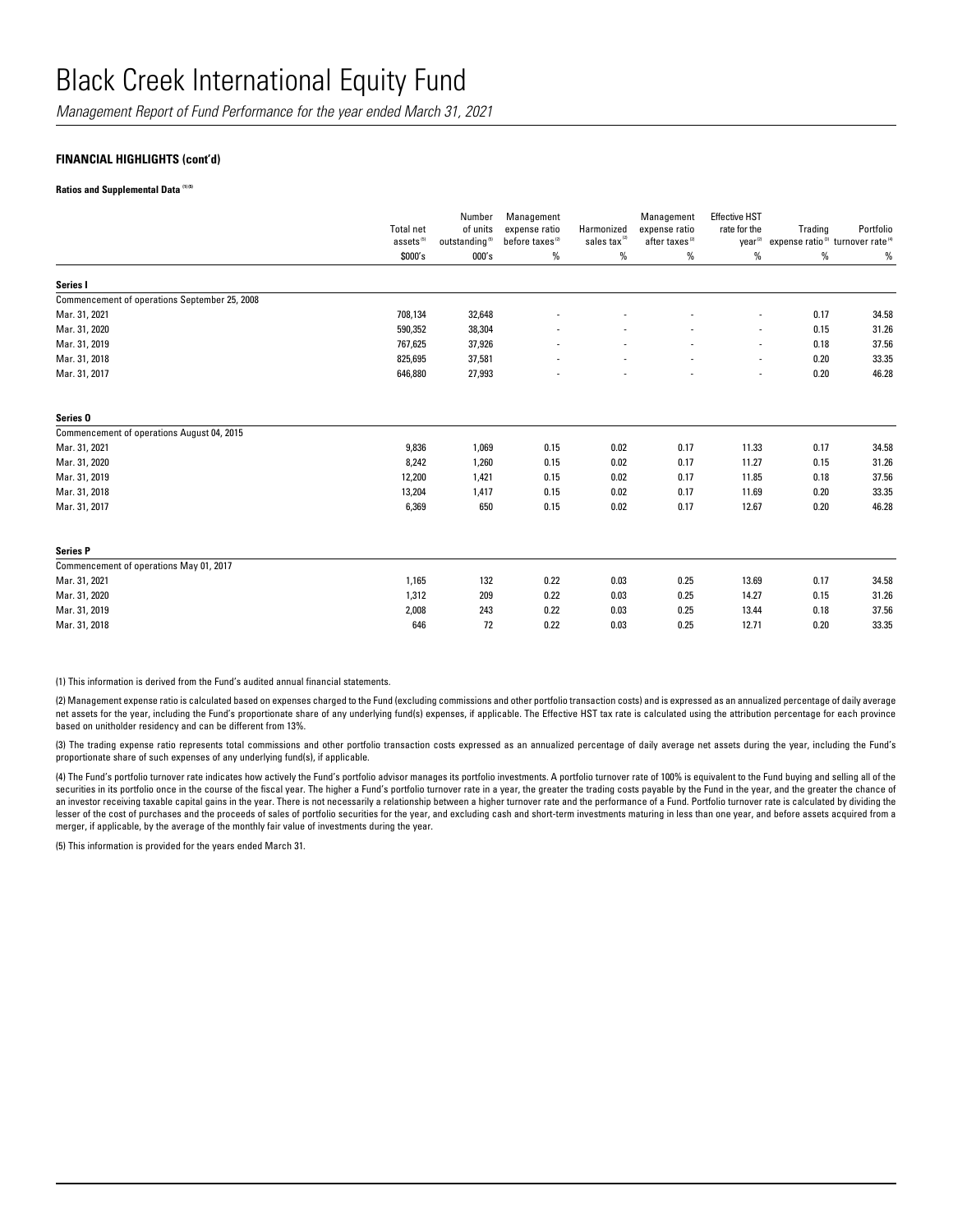*Management Report of Fund Performance for the year ended March 31, 2021*

## **PAST PERFORMANCE**

This section describes how the Fund has performed in the past. Remember, past returns do not indicate how the Fund will perform in the future. The information shown assumes that distributions made by the Fund in the years shown were reinvested in additional units of the relevant Series of the Fund. In addition, the information does not take into account sales, redemption, distribution or other optional charges that would have reduced returns or performance.

### *Year-by-Year Returns*

The following charts show the Fund's annual performance for each of the years shown and illustrate how the Fund's performance has changed from year to year. In percentage terms, the charts show how much an investment made on the first day of each financial year would have grown or decreased by the last day of each financial year, except where noted.

















1 2013 return is for the period from January 1, 2012 to March 31, 2013.

2 2016 return is for the period from August 4, 2015 to March 31, 2016.

3 2018 return is for the period from February 21, 2018 to March 31, 2018.

4 2018 return is for the period from May 1, 2017 to March 31, 2018.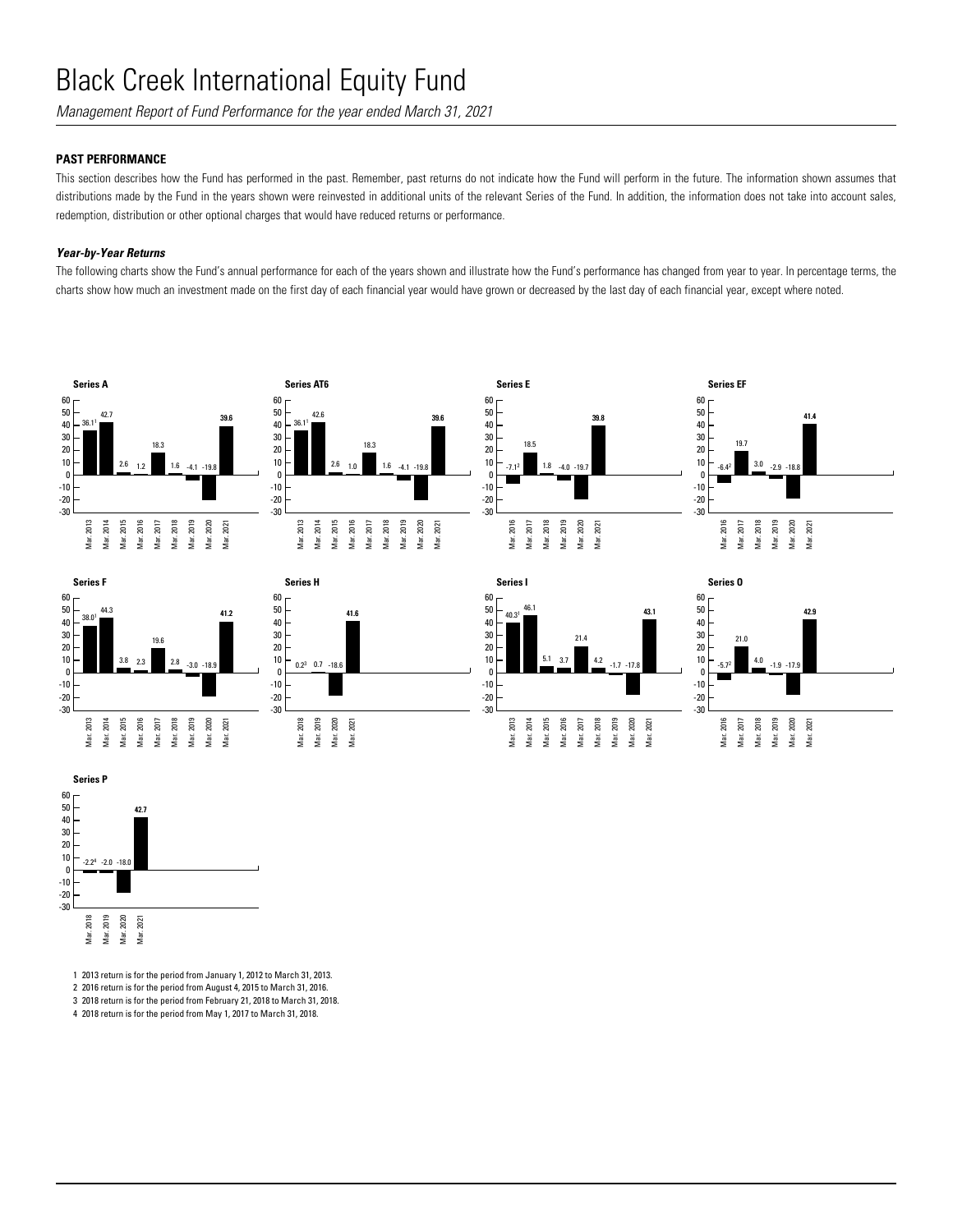*Management Report of Fund Performance for the year ended March 31, 2021*

### *Annual Compound Returns*

The following table shows the Fund's annual compound returns for each year indicated, compared to the MSCI EAFE Total Return Index.

The MSCI EAFE Index is a free float-adjusted market capitalization index that is designed to measure the equity market performance of developed markets, excluding the United States of America and Canada. The Index consists of the following 21 developed market country indices: Australia, Austria, Belgium, Denmark, Finland, France, Germany, Hong Kong, Ireland, Israel, Italy, Japan, Netherlands, New Zealand, Norway, Portugal, Singapore, Spain, Sweden, Switzerland and the United Kingdom.

A discussion of the performance of the Fund as compared to the benchmark is found in the Results of Operations section of this report.

|                                     |              |                 |                |               | <b>Since</b>     |
|-------------------------------------|--------------|-----------------|----------------|---------------|------------------|
|                                     | One Year (%) | Three Years (%) | Five Years (%) | Ten Years (%) | Inception $(\%)$ |
| <b>Series A</b>                     | 39.6         | 2.4             | 5.2            | 8.0           | n/a              |
| <b>MSCI EAFE Total Return Index</b> | 29.6         | 5.6             | 8.7            | 8.8           | n/a              |
| <b>Series AT6</b>                   | 39.6         | 2.4             | 5.2            | 8.0           | n/a              |
| <b>MSCI EAFE Total Return Index</b> | 29.6         | 5.6             | 8.7            | 8.8           | n/a              |
| <b>Series E</b>                     | 39.8         | 2.5             | 5.4            | n/a           | 3.4              |
| <b>MSCI EAFE Total Return Index</b> | 29.6         | 5.6             | 8.7            | n/a           | 5.3              |
| <b>Series EF</b>                    | 41.4         | 3.7             | 6.5            | n/a           | 4.5              |
| <b>MSCI EAFE Total Return Index</b> | 29.6         | 5.6             | 8.7            | n/a           | 5.3              |
| <b>Series F</b>                     | 41.2         | 3.5             | 6.4            | 9.2           | n/a              |
| <b>MSCI EAFE Total Return Index</b> | 29.6         | 5.6             | 8.7            | 8.8           | n/a              |
| <b>Series H</b>                     | 41.6         | 5.1             | n/a            | n/a           | 4.9              |
| <b>MSCI EAFE Total Return Index</b> | 29.6         | 5.6             | n/a            | n/a           | 5.3              |
| Series I                            | 43.1         | 5.0             | 7.9            | 10.7          | n/a              |
| <b>MSCI EAFE Total Return Index</b> | 29.6         | 5.6             | 8.7            | 8.8           | n/a              |
| Series <sub>0</sub>                 | 42.9         | 4.8             | 7.7            | n/a           | 5.7              |
| <b>MSCI EAFE Total Return Index</b> | 29.6         | 5.6             | 8.7            | n/a           | 5.3              |
| <b>Series P</b>                     | 42.7         | 4.7             | n/a            | n/a           | 3.0              |
| <b>MSCI EAFE Total Return Index</b> | 29.6         | 5.6             | n/a            | n/a           | 5.8              |